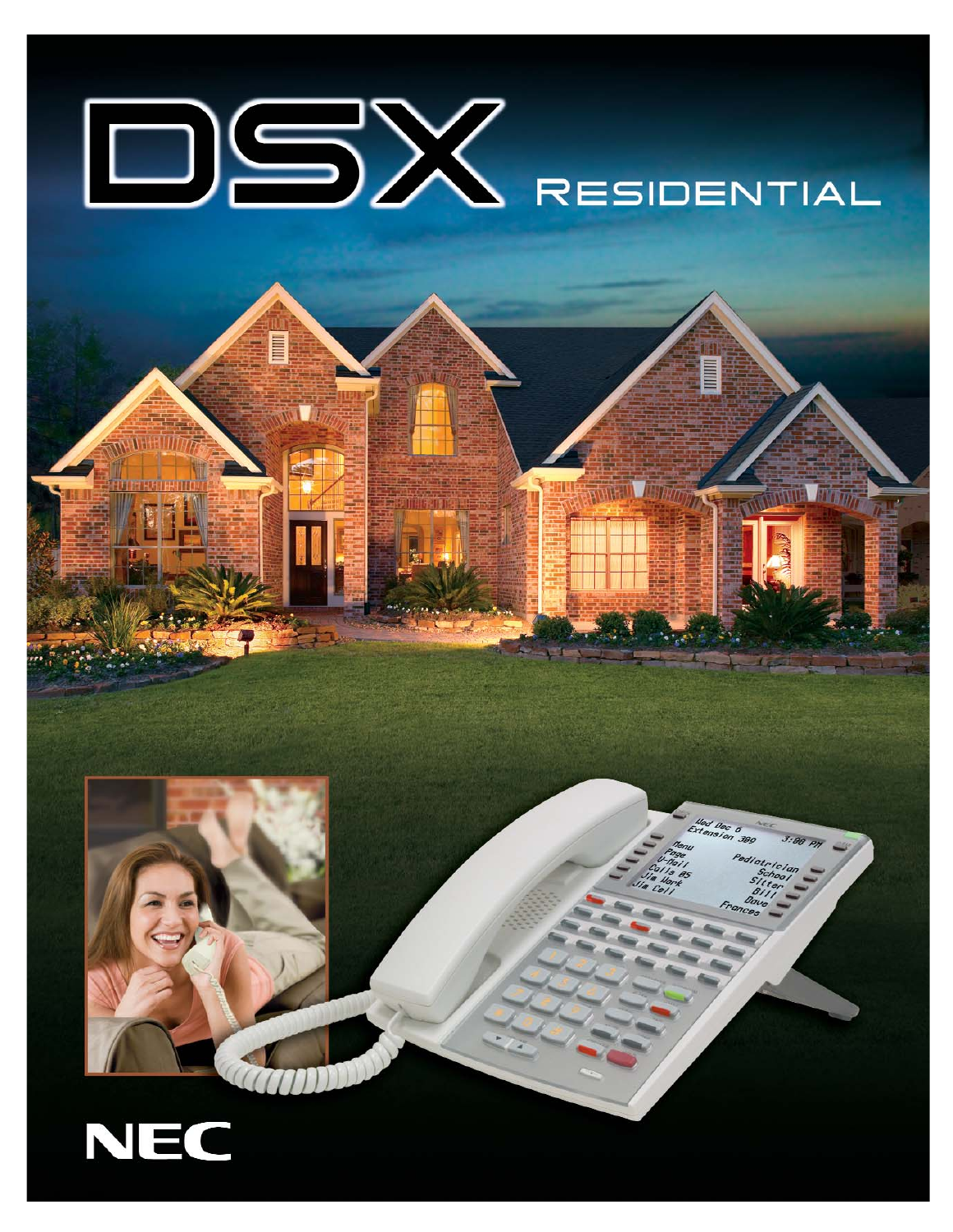## What can a DSX-40 System do for your home?

**In addition to the many home amenities you've thoughtfully chosen to simplify and enhance your life, we would like to offer the same sophistication and modern conveniences for your home communications system.**

### **Flexible Intercom – for complete room-to-room calling capability.**

Intercom is a great way to find people in the house, especially if you have a large home and you wish to speak to someone in another room or on another floor without shouting or running from room to room. As an extra convenience, you can page all telephones at once and announce, for example, when dinner is ready. Intercom is also a great security device that allows you to hear what is going on in other areas of your home or to know who is outside before opening the door or gate.



#### **Multi-line Capability – to maximize communications within your busy household.**

Today's homes have multiple phone lines – a home phone line, his and her business and fax lines, etc. The DSX system gives you the capability to use these lines as you wish, by providing access from any room in the house. Privacy features allow you to designate which phones can share your private lines. No longer are you confined to your home office when working from home.

### **Sophisticated Answering System – your personal assistant.**

An answering system is a great way to direct calls without having to answer the phone. Since you can have a different menu for each phone line, it's a professional way for home businesses to keep their calls separate from the household. Each user can have their own personal greetings, providing additional information for the caller. You can even allow the caller to reach you on your mobile phone, at the office, or at any other number, by simply pressing a key.



### **The DSX-40 offers elegant styling, convenience and flexibility for the way you live.**

All DSX telephones are available in black or white, have a built-in speakerphone, large display, and two-position angle adjustment. In addition, the built-in low-profile wall mount is ideal for use in a kitchen, garage, or master bath. Enhanced models also offer an adjustable backlit display and illuminated dial pad - great for use in low-light areas.

With several telephone models to choose from, each user can select and personalize their phone for their individual needs. Easily create a personal phonebook, choose a distinctive ring<sup>2</sup>, or program one-button calling to frequently dialed numbers of family members, friends, or businesses. In addition, each user has the flexibility to adjust the handset and speaker volume, and set the display contrast and brightness to meet their specific requirements.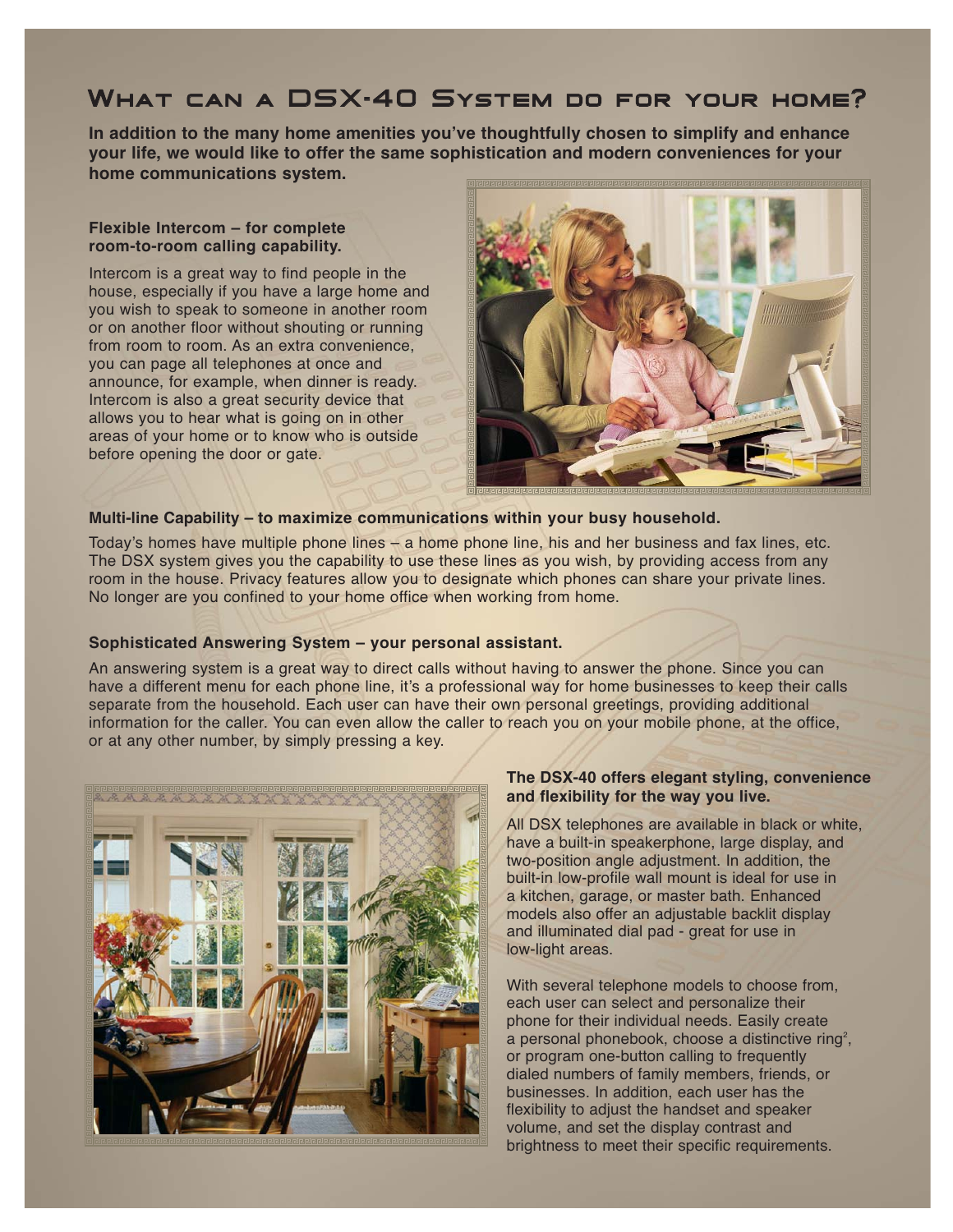## BUILT-IN  $\mathsf{CALLER}$   $\mathsf{ID}^1$

If you have Caller ID service, the DSX system is ready for you. In addition to identifying incoming callers on the phone's display, the following easy to use features are provided:

**Call Review and Return Call** – For each received call, the DSX system stores the name, number, time & date, and who answered the call. The caller's phone number is also available when reviewing voice messages. This allows you to easily redial without having to manually enter phone numbers.

**Second Line Caller ID** – While on a call, the system can show the Caller ID information for a call ringing on any other line - great for when a child is trying to get through with an important call.

# IntraMail

**Active Call Info** – Parents can monitor or view the name and number of their child's current or previous incoming calls.

**Standard Phones** – To enhance convenience and flexibility, the DSX system sends Caller ID information for both external and intercom calls to the standard phone ports for use with customer-provided Caller ID phones and accessories. Very useful for cordless phones.

> osx INTRAMAIL NEC Unified Solutions, Inc.

NEC's IntraMail is a full-featured Auto-Answering Voice Messaging System that answers and directs calls, records individual voice messages, and saves the Caller ID number for immediate call back capability. Since IntraMail is integrated within the DSX system, an optional IntraMail compact flash card is all that's required for these and many other practical features:

**Multiple Greetings** – IntraMail provides the ability to have a different greeting for each line and multiple greetings for each family member.

**Call Screening** – Listen to a caller as they are leaving you a voice mail message. Choose to take that important call or let them continue recording the message. You may also listen to the caller automatically through the speaker of any DSX telephone in the house.

**Conversation Record<sup>3</sup>** – While on an important call, you can record the conversation into any voice mailbox for later review. You can also send your recorded conversation to another voice mailbox.

**Message Notification – Eliminate the need to** call home to check for new messages. IntraMail can be set to automatically call a designated telephone number (such as your mobile phone) to let you know when new messages arrive. During the notification call, you can listen to your messages, or you can call back later to get your messages at a time that's right for you.

**Fax Detection** – The built-in fax switch will route an incoming fax call to your fax machine, allowing you to save on the cost of a dedicated fax line. For those that have a dedicated line for faxes, the system will allow you to access that line for outgoing voice calls, thereby keeping your main business line free for the next important call.

**Message Center Key** – When important information needs to get through to family members,

voice messages can be left in a designated mailbox for group access. Each member of the group will have an assigned key for that mailbox which will flash when a new message has arrived. Using that same key, one touch access to the voice message is provided.

**Message on Hold** – Record an informative message that will play to callers while they wait for you to become available an extra advantage for those running a home-based business.